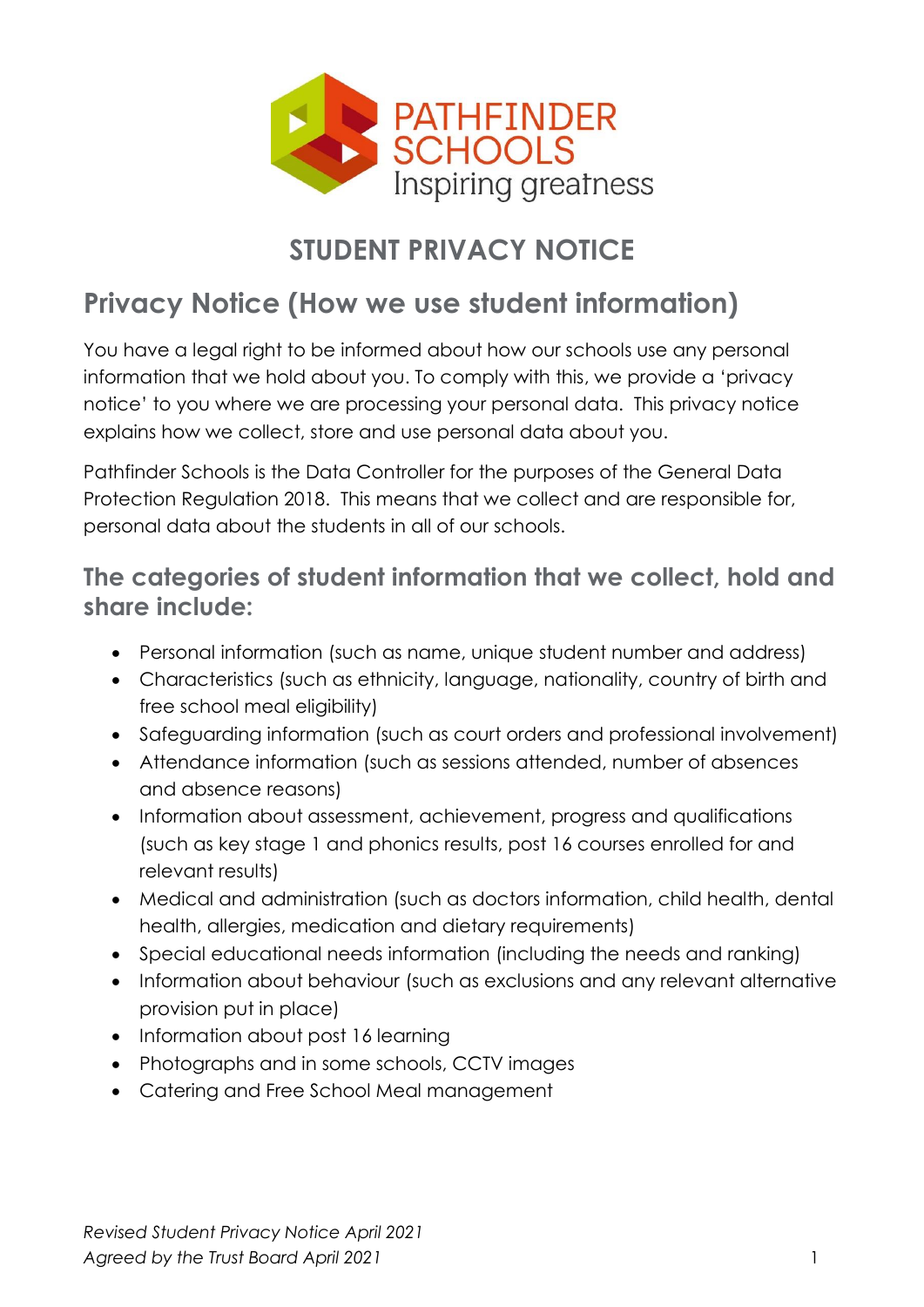## **Why we collect and use this information**

We use the student data:

- to support student learning
- to monitor and report on student attainment progress
- to provide appropriate pastoral care
- to assess the quality of our services
- to keep children safe (food allergies, or emergency contact details)
- to meet the statutory duties placed upon us for DfE data collections

### **The lawful basis on which we use this information**

We collect and use student information under the terms of the General Data Protection Regulation 2018. The lawful basis under which we collect and process information is covered at Article 6 and is defined as "Public task". This means that we collect the personal data in order that we may carry out our public duties those being the education of students in our schools.

We also collect and process special category data, covered at Article 9, such as race, ethnic origin, religion, health and sometimes biometric (fingerprint) data. This data is also necessarily collected and processed in order to carry out our obligations to provide public education. Where personal data or special category data is not essential to the fulfilment of our obligations (such as biometrics), we will seek your or your parent/carer's permission (called consent) at the time the data is captured.

## **Collecting student information**

We collect student information via registration forms issued when joining our schools or via the Common Transfer File which is a secure file transfer system operated by schools. Whilst the majority of student information you provide to us is mandatory, some of it is provided to us on a voluntary basis. In order to comply with the General Data Protection Regulation, we will inform you whether you are required to provide certain student information to us or if you have a choice in this.

## **Storing student data**

We hold student data for the duration of the student's time in our schools. Ordinarily, primary school student records are passed on to secondary schools when starting secondary education. Secondary schools retain student records for 7 years from completing secondary education so usually to 25 years of age. There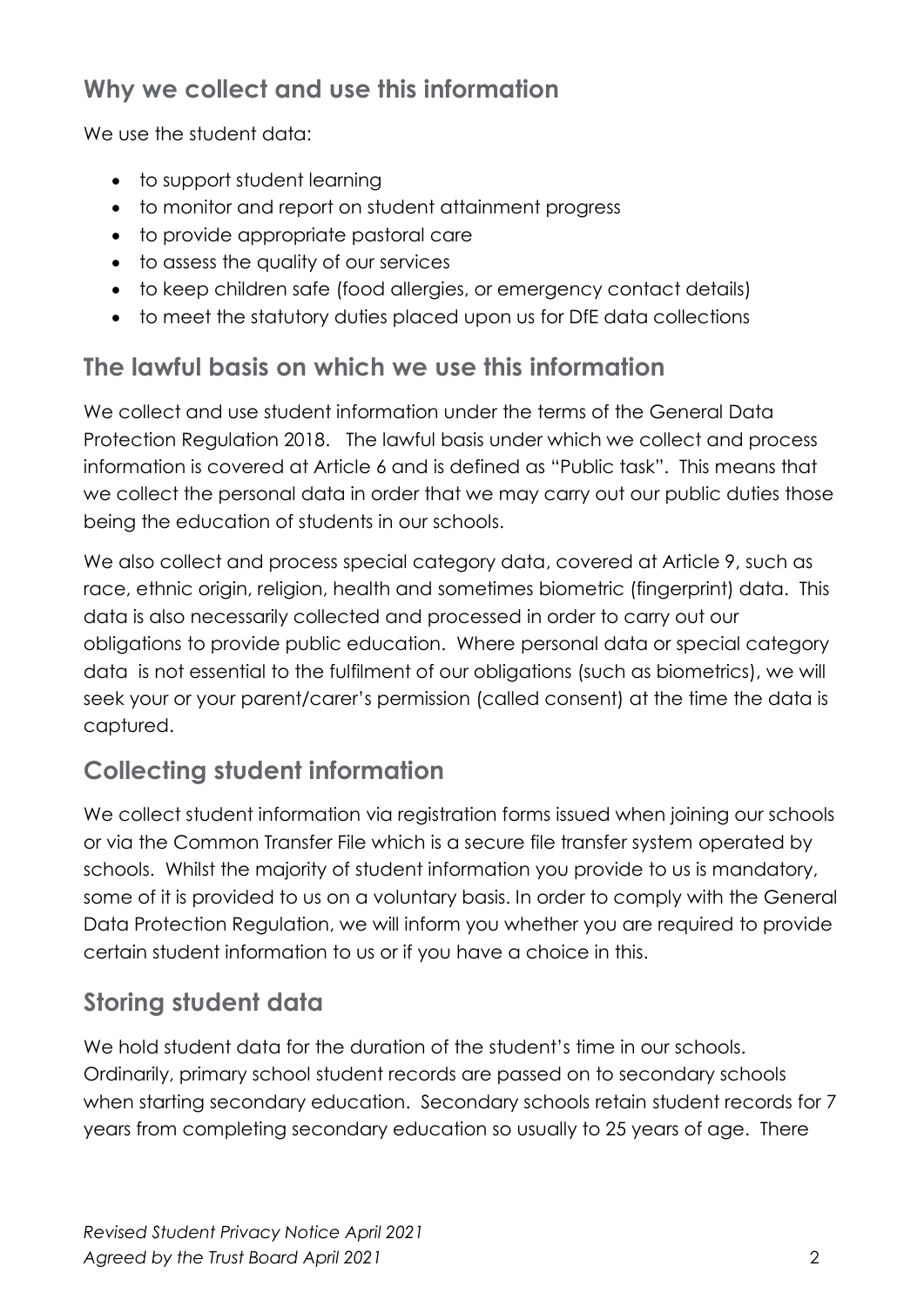are exceptions to this which are detailed in our retention policy. Need to add how we do this in a secure manner. Also need to link to policy re safe use of data

### **Who we share student information with**

We routinely share student information with:

- our staff
- schools that student's attend after leaving us
- schools that are within our trust Pathfinder Schools
- our local authority
- the Department for Education (DfE)
- our Management Information System provider
- our School Improvement Partner so that schools can be held to account for student outcomes
- the Parent Teacher Association of the respective school so that they may provide services and assist the school as volunteers

We also share elements of student data with a number of third parties in order that they may provide a service to the student and school:

- Catering contractor, typically dietary needs and allergies
- School Nurse, medical information
- Trips and visit organisations, medical information, dietary and allergies and special educational needs
- Website provider, typically student photographs for which we obtain consent
- Attendance and educational psychology professionals

# **Why we share student information**

We do not share information about our students with anyone without consent unless the law and our policies allow us to do so.

We share students' data with the Department for Education (DfE) on a statutory basis. This data sharing underpins school funding and educational attainment policy and monitoring. How is this data transferred. This data is transferred via secure bespoke management information systesms.

We are required to share information about our students with the (DfE) under regulation 5 of The Education (Information About Individual Students) (England) Regulations 2013.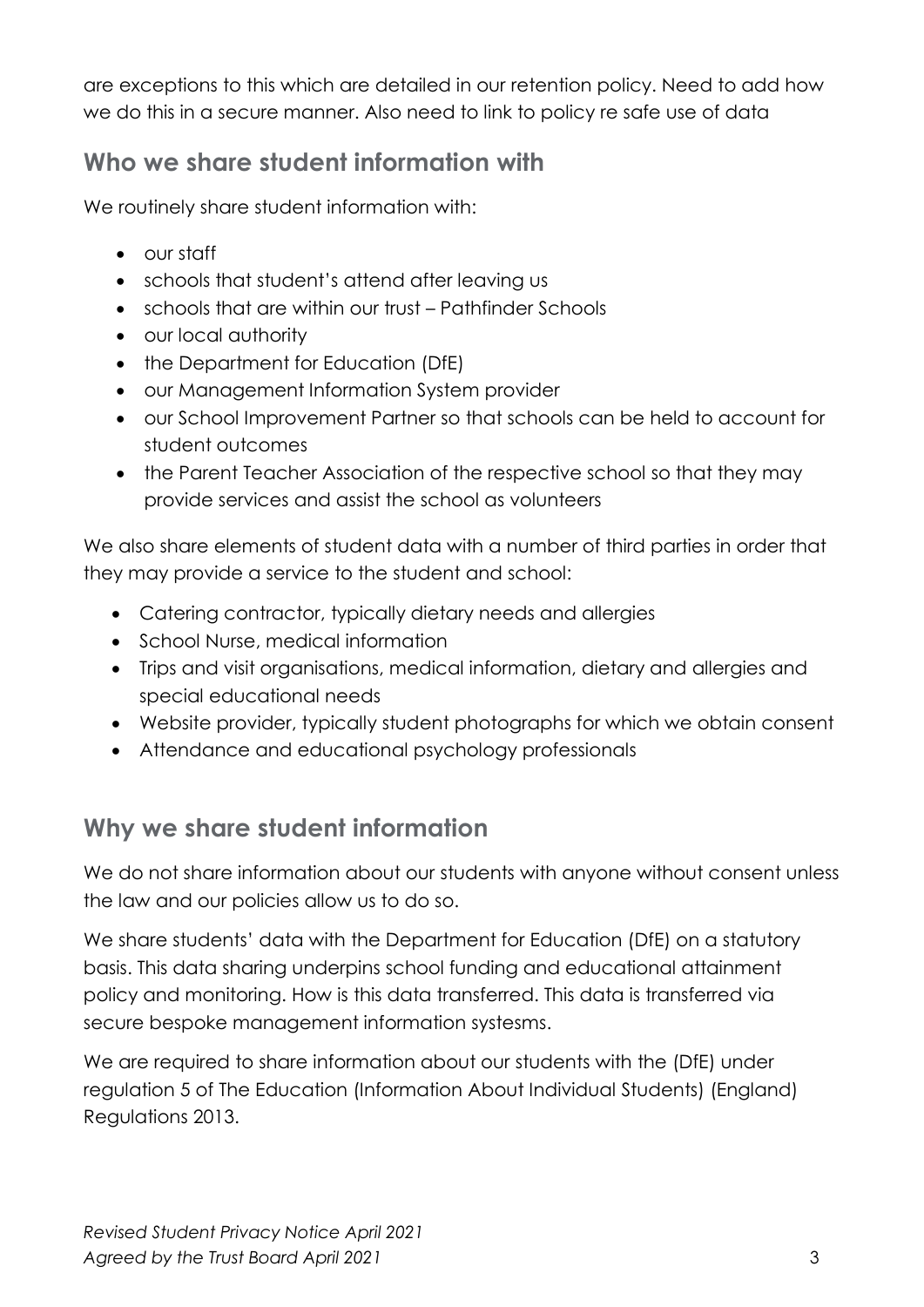## **Data collection requirements:**

To find out more about the data collection requirements placed on us by the Department for Education (for example; via the school census) go to [https://www.gov.uk/education/data-collection-and-censuses-for-schools.](https://www.gov.uk/education/data-collection-and-censuses-for-schools)

#### **Youth support services**

#### **Students aged 13+**

Once our students reach the age of 13, we also pass student information to our local authority and / or provider of youth support services as they have responsibilities in relation to the education or training of 13-19 year olds under section 507B of the Education Act 1996.

This enables them to provide services as follows:

- youth support services
- careers advisers

The information shared is limited to the child's name, address and date of birth. However where a parent or guardian provides their consent, other information relevant to the provision of youth support services will be shared. This right is transferred to the child / pupil once they reach the age 16.

Data is securely transferred to these services and retained in accordance with our Retention Policy.

#### **Students aged 16+**

We will also share certain information about students aged 16+ with our local authority and / or provider of youth support services as they have responsibilities in relation to the education or training of 13-19 year olds under section 507B of the Education Act 1996.

This enables them to provide services as follows:

- post-16 education and training providers
- youth support services
- careers advisers

Data is securely transferred to these services and retained in accordance with our Retention Policy.

For more information about services for young people, please visit our local authority website.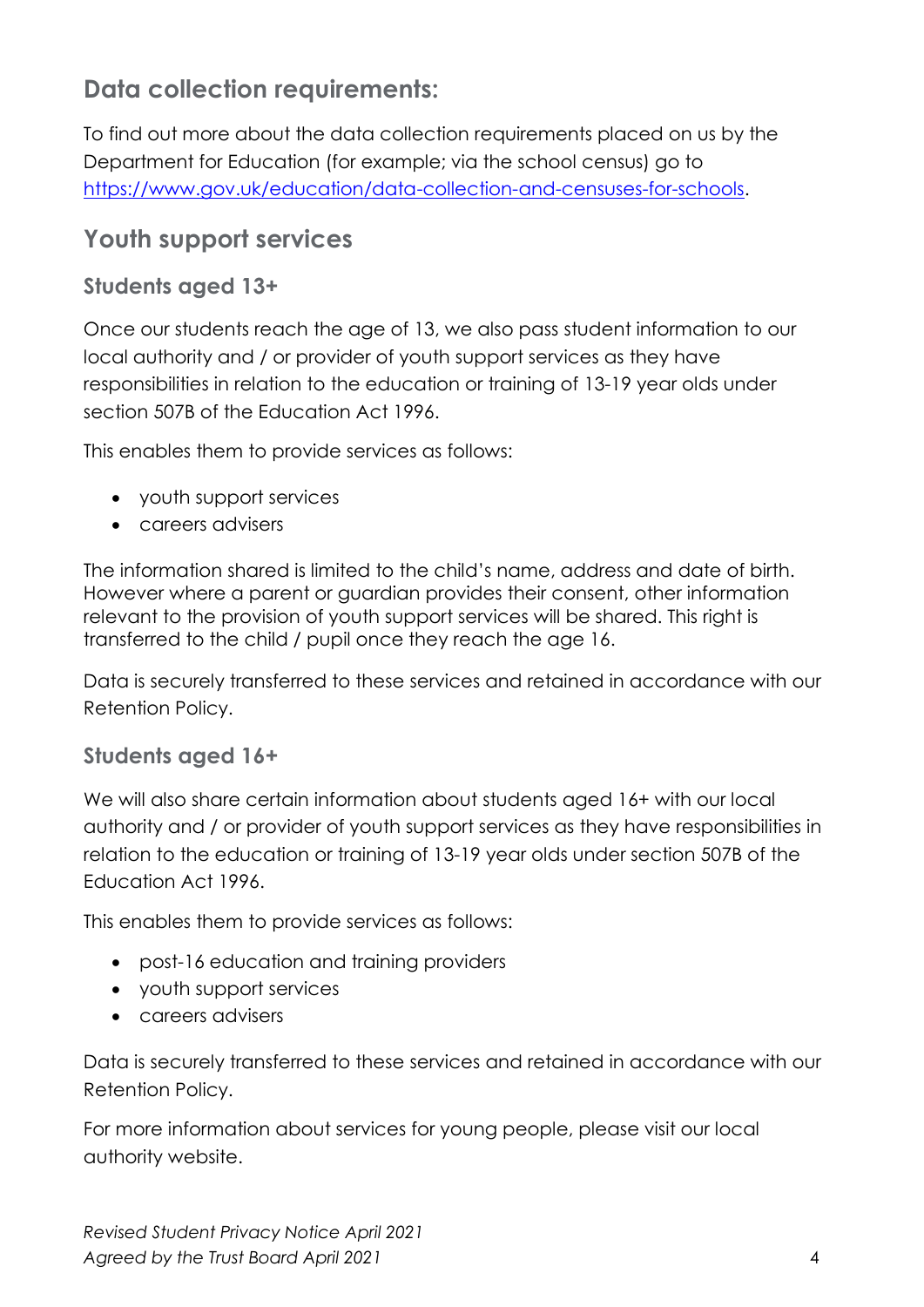## **Department for Education**

The Department for Education (DfE) collects personal data from educational settings and local authorities via various statutory data collections. We are required to share information about our pupils with the Department for Education (DfE) either directly or via our local authority for the purpose of those data collections, under regulation 5 of The Education (Information About Individual Pupils) (England) Regulations 2013.

All data is transferred securely and held by DfE under a combination of software and hardware controls, which meet the current [government security policy framework](https://www.gov.uk/government/publications/security-policy-framework).

For more information, please see 'How Government uses your data' section.

### **Local Authorities**

We may be required to share information about our pupils with the local authority to ensure that they can conduct their statutory duties under:

• the [Schools Admissions Code,](https://www.gov.uk/government/publications/school-admissions-code--2) including Fair Access Panels.

#### **Requesting access to your personal data**

Under data protection legislation, parents and pupils have the right to request access to information about them that we hold. To make a request for your personal information, or be given access to your child's educational record, contact the Data Protection Lead in the relevant school within the trust or alternatively, the Trust Information Officer for Pathfinder Schools.

Depending on the lawful basis above, you also have the right to:

- object to processing of personal data that is likely to cause, or is causing, damage or distress
- prevent processing for the purpose of direct marketing
- object to decisions being taken by automated means
- in certain circumstances, have inaccurate personal data rectified, blocked, erased or destroyed; and
- a right to seek redress, either through the ICO, or through the courts

If you have a concern or complaint about the way we are collecting or using your personal data, you should raise your concern with us in the first instance or directly to the Information Commissioner's Office at <https://ico.org.uk/concerns/>

For further information on how to request access to personal information held centrally by DfE, please see the 'How Government uses your data' section of this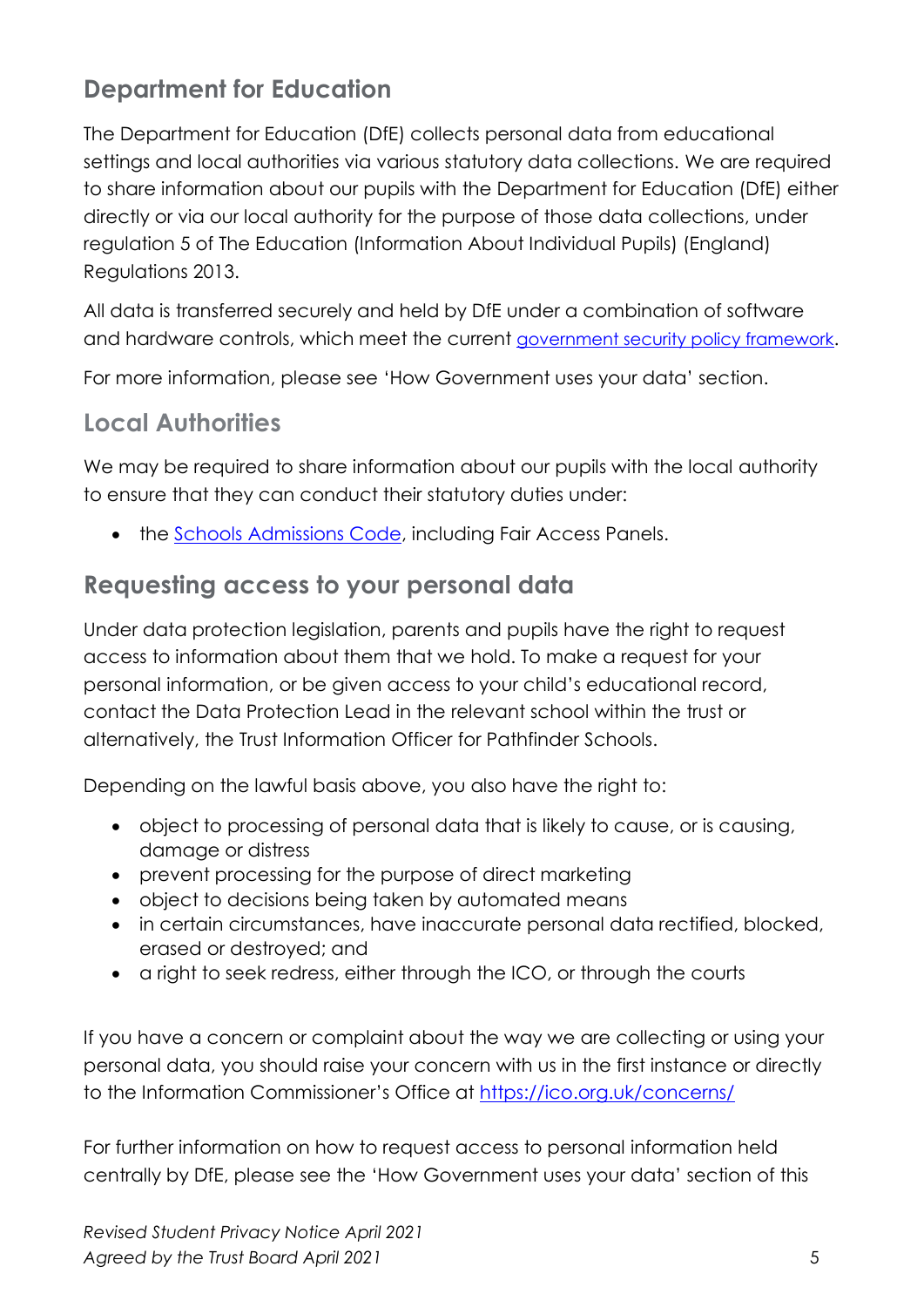notice.

## **Last updated**

We may need to update this privacy notice periodically so we recommend that you revisit this information from time to time. This version was last updated in April 2021.

## **Contact**

If you would like to discuss anything in this privacy notice, please contact:

Trust Information Officer

Pathfinder Schools

Greening Road

**Rothwell** 

Northants NN14 6BB

E-mail: [tio@pathfinderschools.org.uk](mailto:tio@pathfinderschools.org.uk)

Telephone: 01536 903399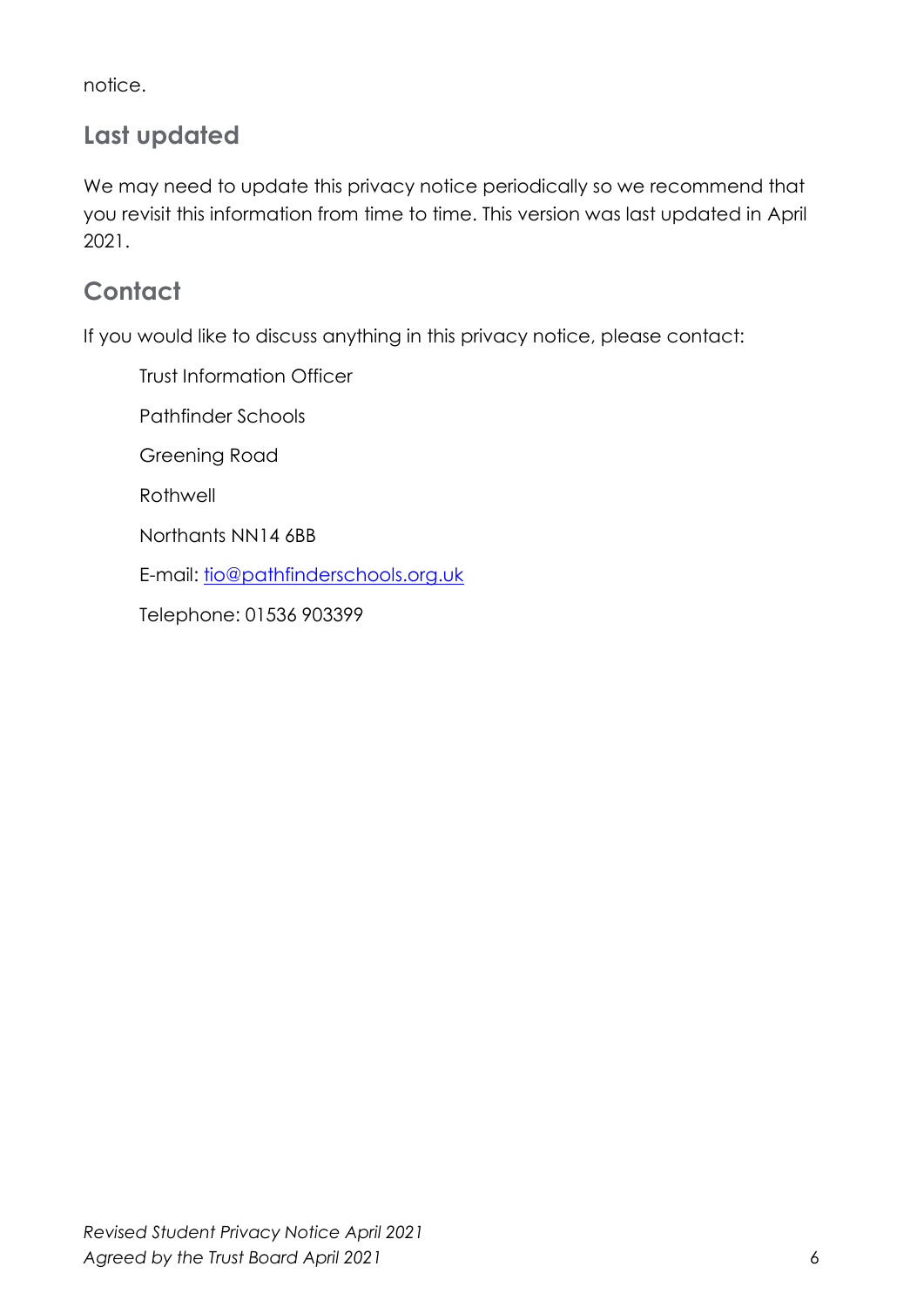### **How Government uses your data**

The pupil data that we lawfully share with the DfE through data collections: underpins school funding, which is calculated based upon the numbers of children and their characteristics in each school.

- underpins school funding, which is calculated based upon the numbers of children and their characteristics in each school.
- informs 'short term' education policy monitoring and school accountability and intervention (for example, school GCSE results or Pupil Progress measures).
- supports 'longer term' research and monitoring of educational policy (for example how certain subject choices go on to affect education or earnings beyond school)

## **Data collection requirements**

To find out more about the data collection requirements placed on us by the Department for Education (for example; via the school census) go to <https://www.gov.uk/education/data-collection-and-censuses-for-schools>

# **The National Pupil Database (NPD)**

Much of the data about pupils in England goes on to be held in the National Pupil Database (NPD).

The NPD is owned and managed by the Department for Education and contains information about pupils in schools in England. It provides invaluable evidence on educational performance to inform independent research, as well as studies commissioned by the Department.

It is held in electronic format for statistical purposes. This information is securely collected from a range of sources including schools, local authorities and awarding bodies.

To find out more about the NPD, go to [https://www.gov.uk/government/publications/national-pupil-database-user-guide](https://www.gov.uk/government/publications/national-pupil-database-user-guide-and-supporting-information)[and-supporting-information](https://www.gov.uk/government/publications/national-pupil-database-user-guide-and-supporting-information)

## **Sharing by the Department**

*Revised Student Privacy Notice April 2021 Agreed by the Trust Board April 2021* 7